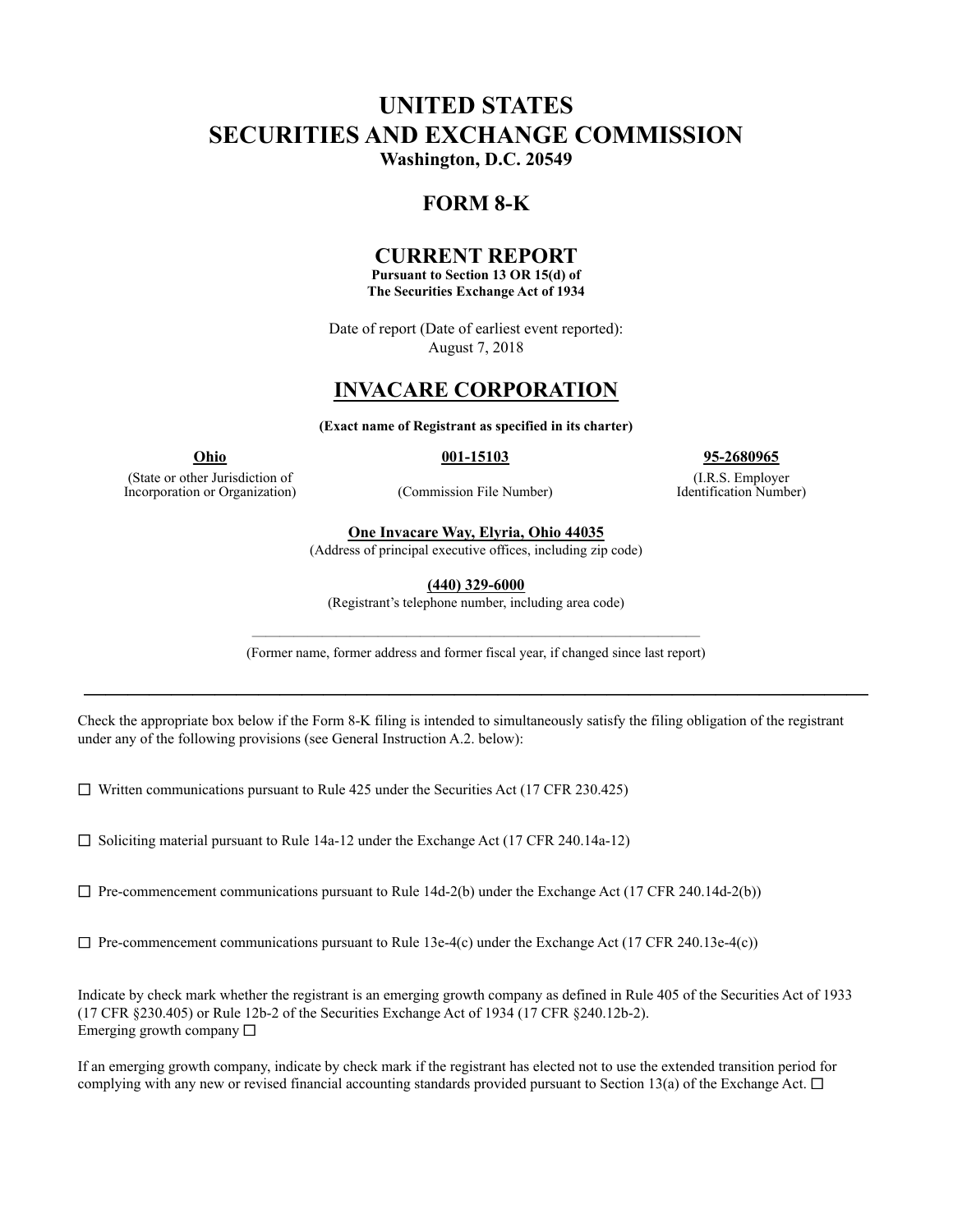# **Item 2.02. Results of Operations and Financial Condition.**

On August 7, 2018, the Company issued a press release regarding its financial results for the three and six months ended June 30, 2018. The press release is furnished herewith as Exhibit 99.1.

The attached press release contains certain non-GAAP financial measures, which are further described therein. In the press release, the Company has provided a reconciliation of the non-GAAP financial measures to the most directly comparable GAAP financial measure.

# **Item 9.01. Financial Statements and Exhibits.**

(d) Exhibits.

Exhibit Number Description of Exhibit

99.1 Press Release, dated August 7, 2018, regarding financial results for the three and six months ended June 30, 2018.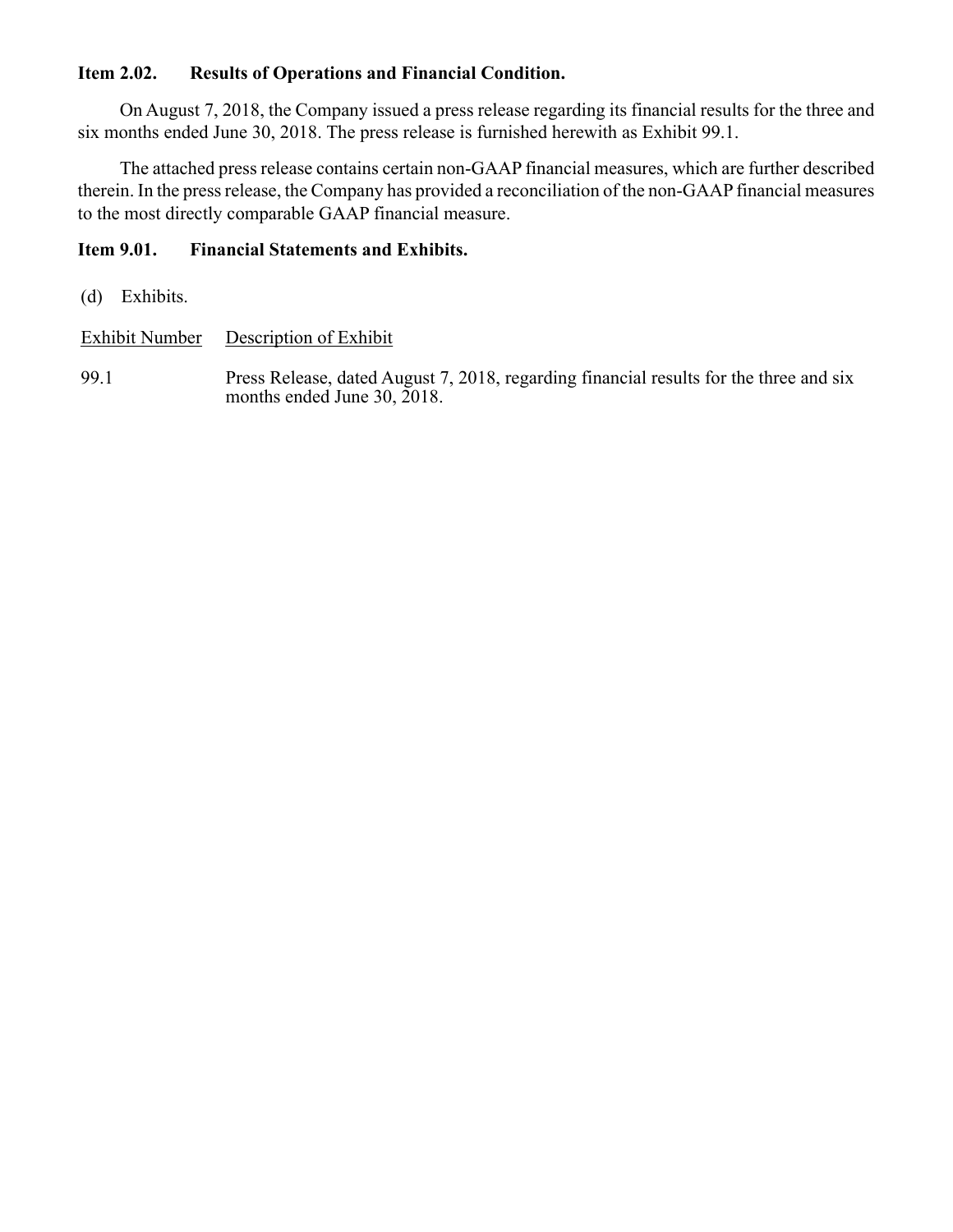# SIGNATURE

Pursuant to the requirements of the Securities Exchange Act of 1934, as amended, the registrant has duly caused this report to be signed on its behalf by the undersigned hereunto duly authorized.

# INVACARE CORPORATION

(Registrant)

Date: August 7, 2018 By: *by:* /s/ Kathleen P. Leneghan Name: Kathleen P. Leneghan Title: Senior Vice President and Chief Financial Officer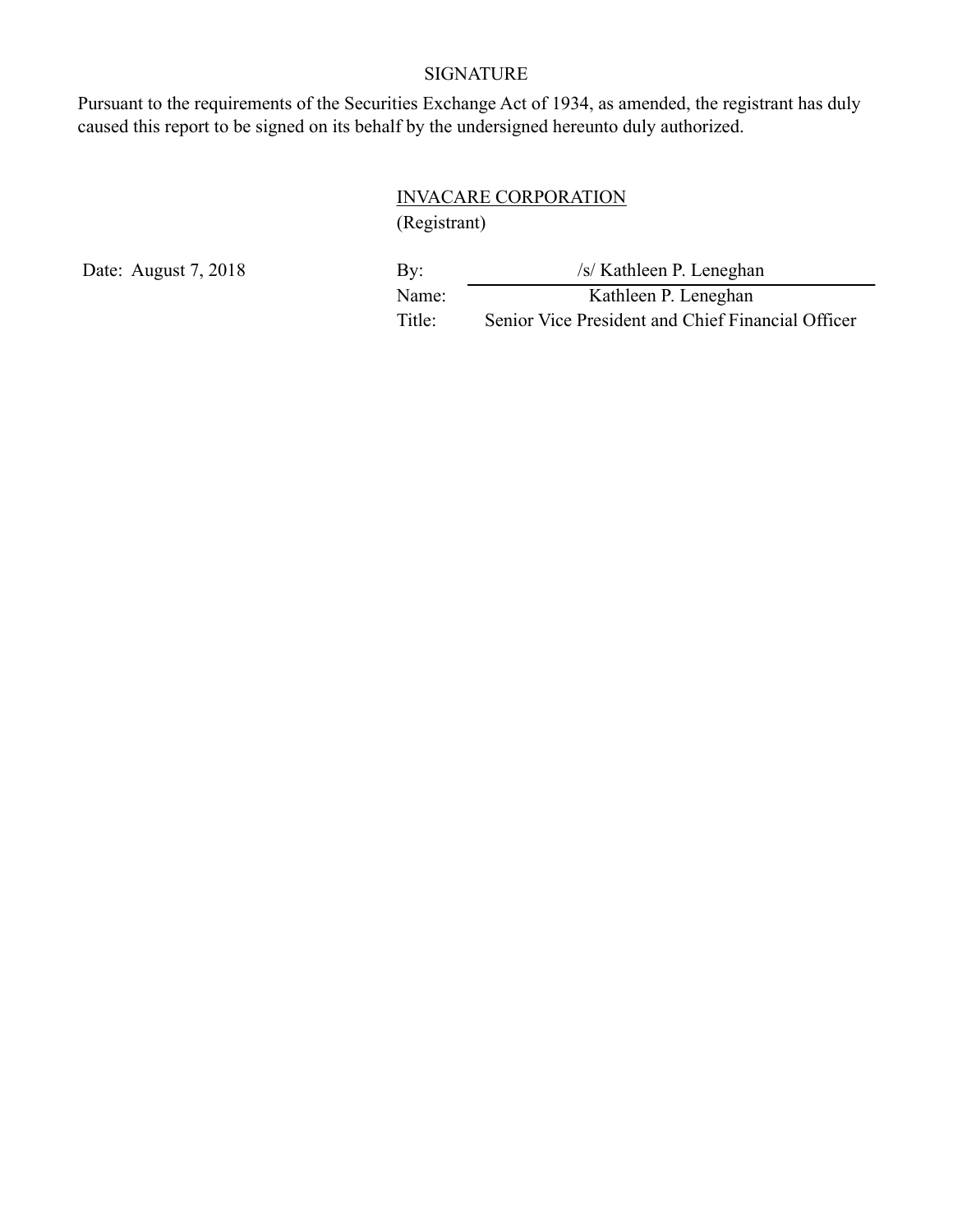# **Exhibit Index**

Exhibit Number Description of Exhibit

99.1 Press Release, dated August 7, 2018, regarding financial results for the three and six months ended June 30, 2018.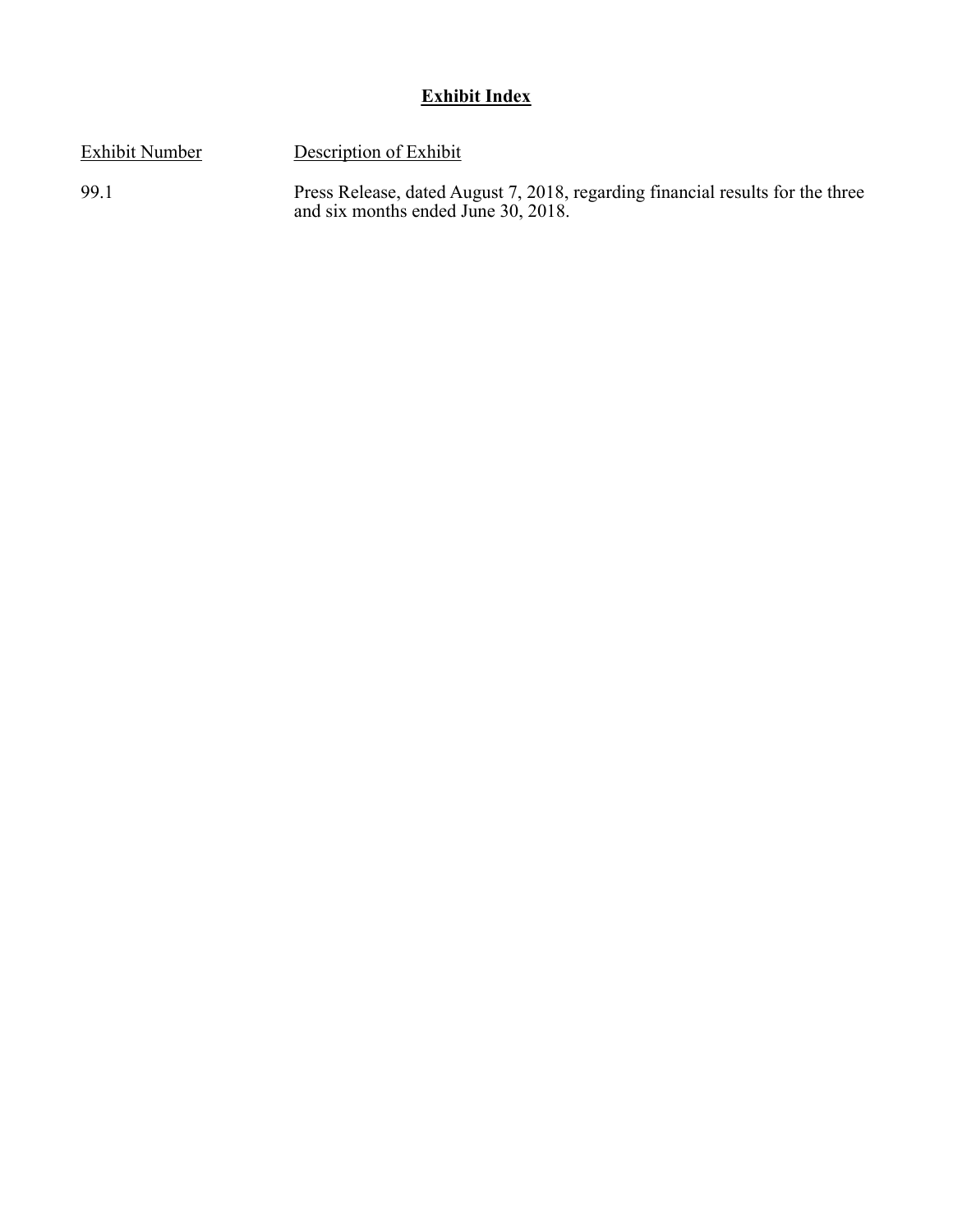#### **Exhibit 99.1**

# **NEWS RELEASE CONTACT:** Lois Lee loislee@invacare.com 440-329-6435

#### **INVACARE REPORTS RESULTS FOR SECOND QUARTER 2018**

**ELYRIA, Ohio - (August 7, 2018) -** Invacare Corporation (NYSE: IVC) ("Invacare" or the "company") today reported results for the quarter ended June 30, 2018.

#### **Second Quarter 2018 Highlights**

- Reported net sales increased 5.4% to \$246.2 million while constant currency net sales<sup>(a)</sup> decreased 0.5% compared to 2017\*.
- Constant currency sequential net sales<sup>(b)</sup> increased 4.2% compared to 1Q18. Constant currency sequential net sales increased in all segments except Institutional Products Group ("IPG").
- Gross margin as a percentage of net sales decreased 40 basis points to 27.4% compared to 2Q17 primarily as a result of higher expedited freight costs incurred in the North America/Home Medical Equipment ("NA/HME") and Europe segments partially offset by foreign currency and reduced warranty expense.
- Operating loss was \$6.8 million, an improvement of \$8.9 million compared to 2Q17, with improved operating performance in the NA/HME and Asia Pacific segments and reduced restructuring costs.
- GAAP loss per share was \$0.50, compared to loss per share of \$0.72 in 2Q17, and adjusted net loss per share<sup>(c)</sup> was \$0.41 compared to adjusted net loss per share of \$0.63 in 2Q17. GAAP loss per share was negatively impacted by \$0.07 per share (\$2.2 million) in increased net interest expense due to the company's convertible debt issuance in 2Q17.
- Free cash flow<sup>(d)</sup> usage was \$24.6 million compared to usage of \$22.4 million in 2Q17.
- EBITDA<sup>(e)</sup> was negative \$3.2 million, an improvement of \$8.8 million compared to 2Q17. EBITDA benefited from a decrease of \$2.6 million in equity compensation expense compared to 2Q17.

| (in millions USD)                     | <b>2Q18</b> | 2Q17     | <b>S</b> Change          | % Change   |
|---------------------------------------|-------------|----------|--------------------------|------------|
| Net Sales                             | \$246.2     | \$233.5  | \$12.6                   | $5.4\%$    |
| Constant Currency Net Sales           | \$232.3     | \$233.5  | \$(1.2)                  | $(0.5)\%$  |
| Gross Margin % of Net Sales           | $27.4\%$    | 27.8%    | $\overline{\phantom{a}}$ | $(40)$ bps |
| Gross Profit                          | \$67.3      | \$65.0   | \$2.3                    | $3.5\%$    |
| Constant Currency SG&A <sup>(f)</sup> | \$70.7      | \$75.7   | $\$(5.1)$                | $(6.7)\%$  |
| Free Cash Flow                        | \$(24.6)    | \$(22.4) | \$(2.2)                  | $(9.6)\%$  |
| <b>EBITDA</b>                         | \$(3.2)     | \$(12.0) | \$8.8                    | 73.5%      |

#### **Key Financial Results**

\* Date format is quarter and year in each instance.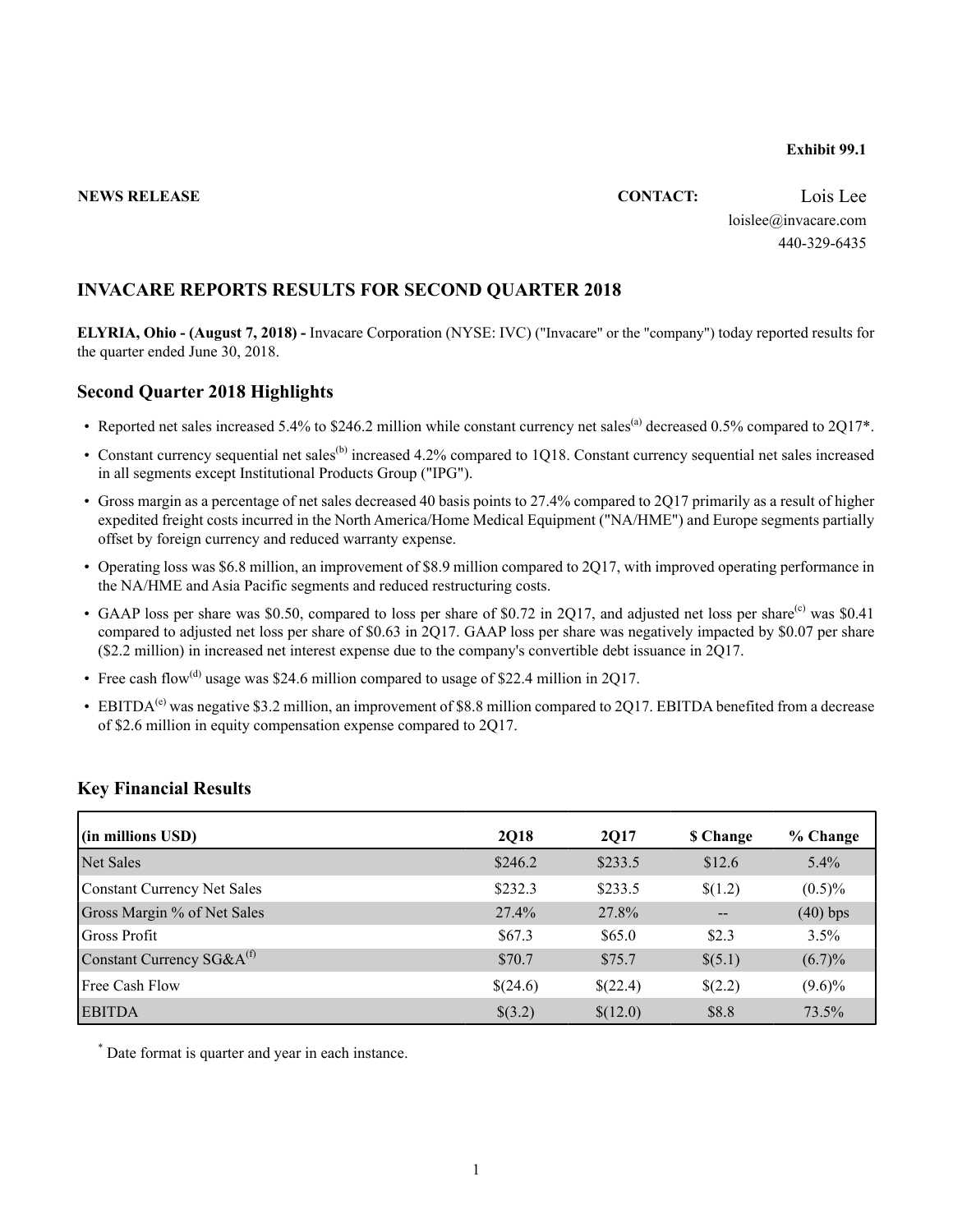# **CEO Summary**

"Our transformation continues to take shape. We are pleased that the NA/HME segment realized constant currency net sales growth of 2.3% compared to 2Q17. This is the fourth consecutive quarter of constant currency flat to positive sales growth in this segment, driven by a greater than 10% increase in sales of mobility and seating products. The growth in our mobility and seating product category reflects the competitiveness of our products and our alignment with our provider customers and end users. Operating loss and EBITDA improved compared to 2Q17 benefiting from favorable foreign currency, cost reduction activities implemented in 2017 and reduced restructuring costs partially offset by increased freight costs. Compared to 2Q17, the company's cash flow usage increased by \$2.2 million primarily due to higher inventory levels and higher interest payments. We believe our capital structure and balance sheet will support us through the transformation.

As we continue to reshape our business, we are undertaking a mild shift in product mix in Europe, and we expect a slight reduction in Europe revenue through 4Q18 in support of this shift. In NA/HME, we are narrowly focusing now on accelerating respiratory growth and stabilizing IPG where we have good products and will amplify our work with our channel partners to drive growth. As demonstrated in the past, we excel in the areas where we focus our resources. We have a great brand presence, and consumers know our products reflect high quality. The company will continue to emphasize a culture of quality excellence and achievement of its long-term earnings potential," said Matthew E. Monaghan, chairman, president and chief executive officer.

| (in millions USD) |   |             |       | <b>Net Sales</b>            |                                  | <b>Operating Income (Loss)</b> |             |             |            |
|-------------------|---|-------------|-------|-----------------------------|----------------------------------|--------------------------------|-------------|-------------|------------|
|                   |   | <b>2Q18</b> | 2017  | <b>Reported</b><br>% Change | Constant<br>Currency<br>% Change |                                | <b>2Q18</b> | <b>2017</b> | % Change   |
| Europe            | S | 138.9 \$    | 128.5 | $8.1\%$                     | $(2.3)\%$                        | S                              | 5.2 $$$     | 7.1         | $(26.9)\%$ |
| NA/HME            |   | 79.9        | 77.7  | 2.8                         | 2.3                              |                                | (8.4)       | (12.4)      | 32.1       |
| <b>IPG</b>        |   | 13.7        | 15.3  | (10.6)                      | (10.8)                           |                                | 1.2         | 1.5         | (21.0)     |
| Asia/Pacific      |   | 13.7        | 12.0  | 13.8                        | 13.1                             |                                | 1.6         | (0.1)       | 1,430.5    |

#### **2Q18 Segment Results**

*Europe* - Constant currency net sales declined compared to 2Q17 driven by all product lines as the company gradually applies its transformation strategy to this segment to focus more on clinically valued, higher-margin products. Compared to 1Q18, constant currency sequential net sales improved 6.0%. Gross margin as a percentage of sales declined slightly due to increased R&D expenditures. Operating income decreased compared to 2Q17 principally due to unfavorable manufacturing variances and increased freight costs related to product transfers associated with facility consolidation, and increased R&D and SG&A costs. These were partially offset by the benefits of foreign currency.

*North America/Home Medical Equipment (NA/HME)* - Constant currency net sales increased compared to 2Q17 driven largely by increases in sales of mobility and seating products as the company continued to benefit from exiting the injunctive phase of the consent decree. Respiratory product sales declined in stationary concentrators and HomeFill<sup>(R)</sup> systems compared to  $2Q17$ partially offset by an increase in portable oxygen concentrators. Compared to 1Q18, constant currency sequential net sales improved 0.3% driven by a significant increase in mobility and seating and lifestyle products offset by lower respiratory product sales. Operating loss decreased compared to 2Q17 primarily related to reduced SG&A, due largely to lower employment costs, and reduced R&D and warranty expense, which was partially offset by increased freight costs.

*Institutional Products Group (IPG)* - Constant currency net sales decreased compared to 2Q17, principally due to lower bed product sales as a result of a supply disruption that was resolved by the end of 2Q18. Compared to 1Q18, constant currency sequential net sales declined 7.8% attributable to all product lines. Operating income declined compared to 2Q17 principally due to a decline in sales partially offset by reduced warranty and SG&A expense.

*Asia/Pacific* - Constant currency net sales increased compared to 2Q17 principally driven by increased sales of mobility and seating products. Operating income increased significantly compared to 2Q17 as a result of a net sales increase, reduced R&D expense and favorable manufacturing variances.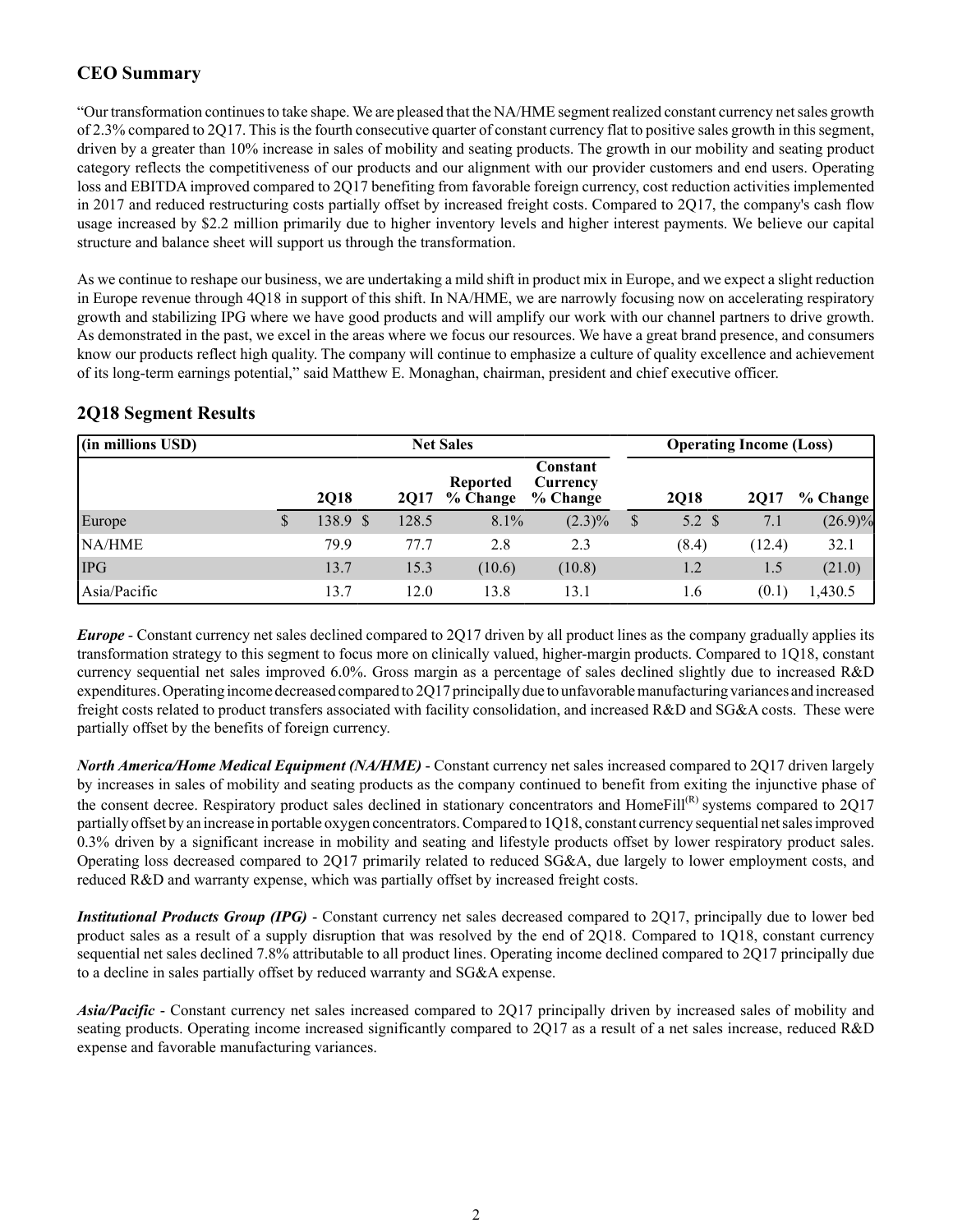# **Financial Condition**

The company's cash and cash equivalents balances were \$122.4 million and \$176.5 million at June 30, 2018 and December 31, 2017, respectively. The expected decrease in cash was the result of normal operations, which included losses in certain areas as we continue to apply our transformation strategy, and seasonal variations in operations.

Free cash flow usage for 2Q18 was \$24.6 million compared to usage of \$22.4 million in 2Q17. The increase in usage was primarily related to increased working capital related to inventory and higher interest payments of \$2.7 million due to the convertible debt issuance in 2Q17. The 2Q18 free cash flow was driven by a net loss, increased inventory and decreased accrued expenses.

# **Additional Highlights**

The company expanded the size of its Board of Directors and added new directors. In May, Petra Danielsohn-Weil, PhD joined the company's Board of Directors. With more than 30 years of experience in the medical and pharmaceutical fields, Ms. Danielsohn-Weil offers deep industry and international expertise and a wealth of experience in Europe, where the company has significant operations and the majority of its sales. In July, Diana S. Ferguson also joined the Board. Ms. Ferguson has more than 30 years of finance experience in the manufacturing, financial and consumer industries, as well as the public-sector. She will replace a director who served with financial expertise and recently retired. The two new appointments bring the number of directors to a total of nine, eight of whom are considered independent, and reflect director diversity of 67%, based on gender, race and ethnicity.

# **Outlook**

The company's pursuit of profitable sales growth and cost reductions are expected to drive its longer-term goal of improved operating income and positive EBITDA. As part of the transformation, the company will continue to make significant investments, strategically reduce sales in certain areas, refocus resources away from less accretive activities and evaluate its global infrastructure for opportunities to drive efficiency. The company expects to see improved results in 2018 from actions executed to date and additional actions as it continues to streamline operations, resize and reshape the organization, especially in North America, around its new business mix and size. By executing this strategy and making these operational improvements, the company expects longterm benefits for the company's stakeholders.

Positive sales growth in mobility and seating products, both year-over-year and sequentially, is a key metric and an indicator of the progress of the transformation of the NA/HME segment. The company expects to increase SG&A investment for the remainder of the year to stimulate growth and brand awareness for its portable oxygen concentrator. Regarding the IPG segment, the company does not anticipate near-term sequential sales growth as it expects its new strategic selling approach to continue to take time to yield results. As noted previously, the company is gradually applying the transformation to the Europe segment, which may continue to reduce the segment's sales throughout the remainder of 2018 as it shifts its product mix toward more clinically valued, highermargin products.

The company remains positive about the growth potential of its businesses. Results of the mobility and seating and lifestyles product categories already reflect this growth potential. Good products and stable markets in other areas support the transformation we are executing in Europe, IPG and in the respiratory product category. In the near-term, the company anticipates an unfavorable impact on its results due to increases in tariffs and freight costs. The specific impact is not currently estimated as policy and commodity prices are only beginning to be implemented, and management has not estimated its ability to offset any increases with internal actions. SG&A will increase somewhat, especially in NA/HME, as the company undertakes the promotion of certain product lines, including its respiratory products. The company will continue to make capital investments to grow the business. Working capital will expand as the business grows, especially in support of increases in mobility and seating sales, which require substantial working capital and demonstration units to be effective. The company continues to estimate that cash flow in 2018 will be similar to 2017 including increased capital spending. The company believes its cash balances and available borrowing capacity should be sufficient to fund its transformation.

The company will continue to emphasize a culture of quality excellence, profitable sales growth and the achievement of its longterm objectives.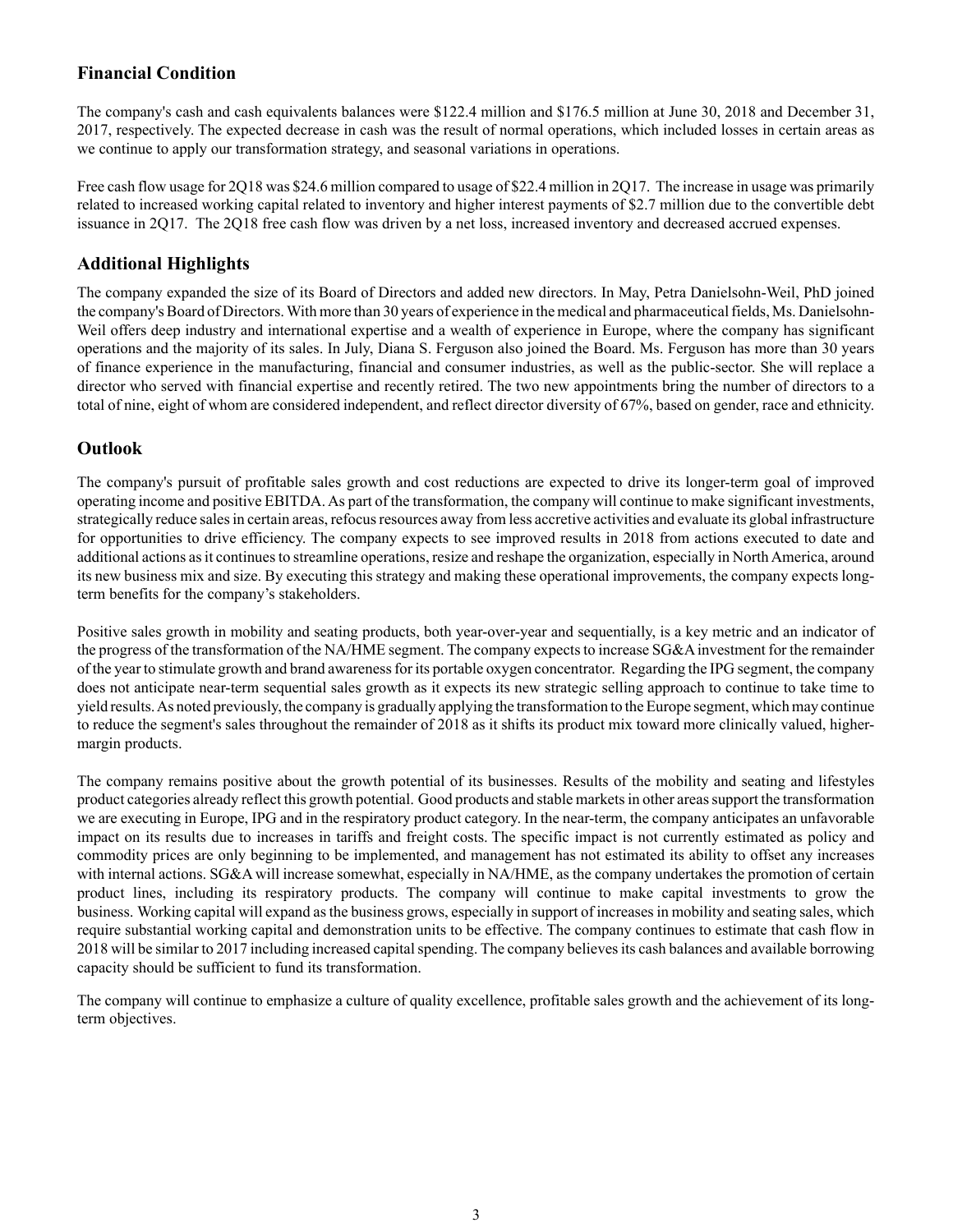# **Conference Call and Webcast**

As previously announced, the company will provide a conference call and webcast for investors and other interested parties to review its second quarter 2018 financial results on Wednesday, August 8, 2018 at 8:30 AM ET. Those wishing to participate in the live call should dial 888-778-9065, or for international callers 719-325-4865, and enter Conference ID 4528467. A simultaneous webcast of the call will be accessible at https://ctevents.webex.com/ctevents/onstage/g.php? MTID=ec00be1803b709d0ba6861600c5e77f88. A copy of the webcast slide deck will be posted to www.invacare.com/ investorrelations prior to the webcast.

A recording of the conference call can be accessed by dialing 888-203-1112 (U.S. and Canada) or 719-457-0820 (international callers) and entering the Conference ID Code 4528467 through August 15, 2018. An archive of the webcast presentation will be posted at www.invacare.com/investorrelations 24 hours after the call.

# **Upcoming Investor Events**

- Morgan Stanley Healthcare Conference September 12, 2018 (New York City)
- CL King Conference September 13, 2018 (New York City)

#### **About Invacare Corporation**

Invacare Corporation (NYSE: IVC) ("Invacare" or the "company") is a leading manufacturer and distributor in its markets for medical equipment used in non-acute care settings. At its core, the company designs, manufactures, and distributes medical devices that help people to move, breathe, rest and perform essential hygiene. The company provides clinically complex medical device solutions for congenital (e.g., cerebral palsy, muscular dystrophy, spina bifida), acquired (e.g., stroke, spinal cord injury, traumatic brain injury, post-acute recovery, pressure ulcers) and degenerative (e.g., ALS, multiple sclerosis, chronic obstructive pulmonary disease, age related, bariatric) conditions. The company's products are important parts of care for people with a wide range of challenges, from those who are active and involved in work or school each day and may need additional mobility or respiratory support, to those who are cared for in residential care settings, at home and in rehabilitation centers. The company sells its products principally to home medical equipment providers with retail and e-commerce channels, residential care operators, distributors and government health services in North America, Europe and Asia/Pacific. For more information about the company and its products, visit the company's website at www.invacare.com.

*This press release contains forward-looking statements within the meaning of the "Safe Harbor" provisions of the Private Securities Litigation Reform Act of 1995. Forward-looking statements are those that describe future outcomes or expectations that are usually identified by words such as "will," "should," "could," "plan," "intend," "expect," "continue," "forecast," "believe," and "anticipate" and include, for example, any statement made regarding the company's future results. Actual results may differ materially as a result of various risks and uncertainties, including regulatory proceedings or the company's failure to comply with regulatory requirements or receive regulatory clearance or approval for the company's products or operations; adverse effects of regulatory or governmental inspections of company facilities at any time and governmental warning letters or enforcement actions; circumstances or developments that may make the company unable to implement or realize the anticipated benefits, or that may increase the costs, of its current business initiatives; possible adverse effects on the company's liquidity that may result from delays in the implementation or realization of benefits from its current business initiatives; exchange rate fluctuations; the adverse impacts of new tariffs or increases in commodity prices or freight costs; and those other risks and uncertainties expressed in the cautionary statements and risk factors in the company's annual report on Form 10-K, quarterly reports on Form 10-Q and other filings with the Securities and Exchange Commission. The company may not be able to predict and may have little or no control over many factors or events that may influence its future results and, except as required by law, shall have no obligation to update any forwardlooking statements.*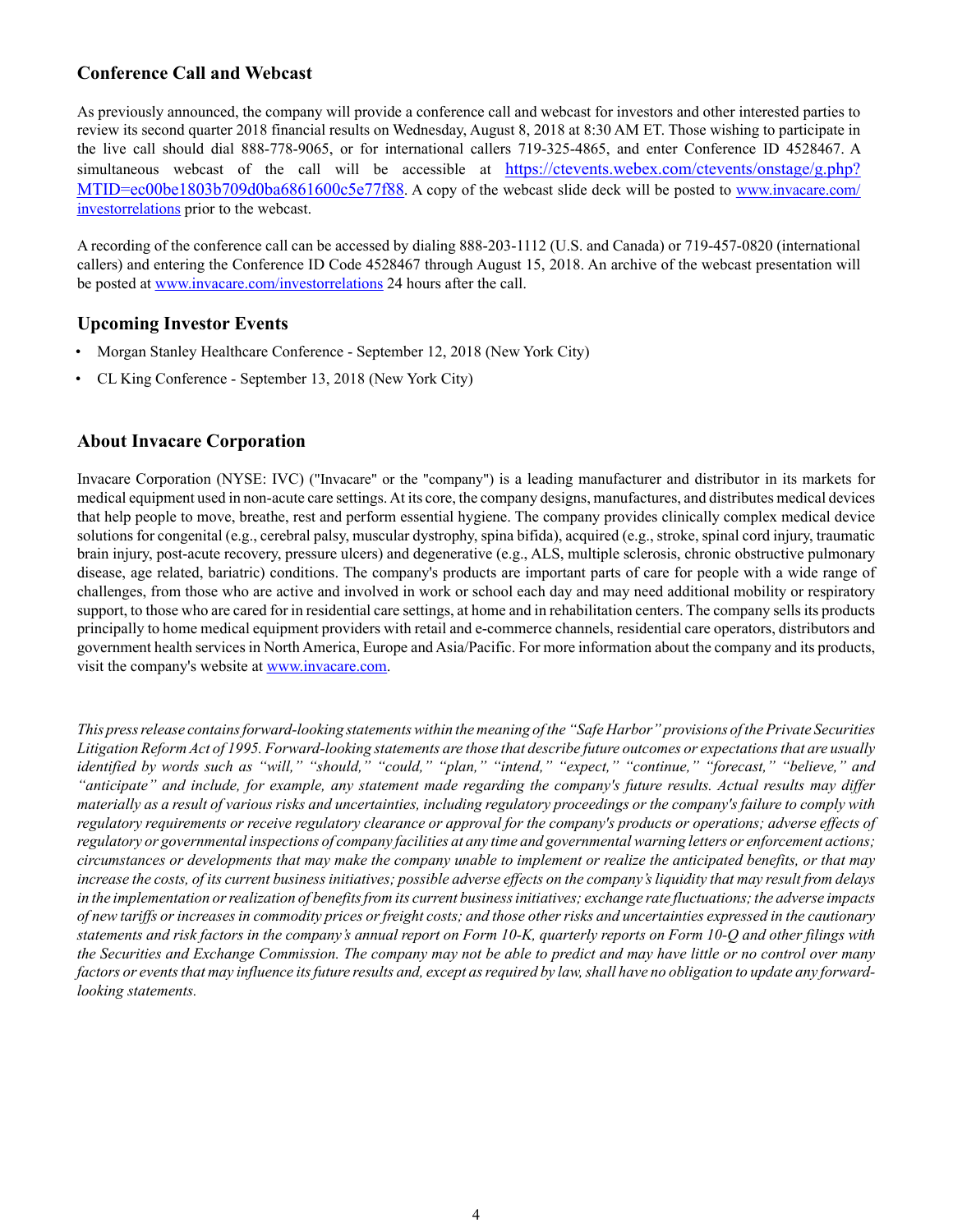#### **INVACARE CORPORATION AND SUBSIDIARIES CONDENSED CONSOLIDATED STATEMENT OF LOSS (UNAUDITED)**

| (In thousands, except per share data)                 |              | Three Months Ended |               |             |              | Six Months Ended |              |           |  |
|-------------------------------------------------------|--------------|--------------------|---------------|-------------|--------------|------------------|--------------|-----------|--|
|                                                       |              | June 30            |               |             | June 30      |                  |              |           |  |
|                                                       |              | 2018               |               | 2017        |              | 2018             |              | 2017      |  |
| Net sales                                             | $\mathbf S$  | 246,152            | $\mathcal{S}$ | 233,517     | $\mathbb{S}$ | 483,212          | $\mathbb{S}$ | 465,240   |  |
| Cost of products sold                                 |              | 178,806            |               | 168,495     |              | 349,349          |              | 335,073   |  |
| <b>Gross Profit</b>                                   |              | 67,346             |               | 65,022      |              | 133,863          |              | 130,167   |  |
| Selling, general and administrative expenses          |              | 73,763             |               | 75,721      |              | 145,027          |              | 148,234   |  |
| Charges related to restructuring activities           |              | 344                |               | 4,987       |              | 745              |              | 8,270     |  |
| <b>Operating Loss</b>                                 |              | (6,761)            |               | (15,686)    |              | (11,909)         |              | (26, 337) |  |
| Net (gain) loss on convertible debt derivatives       |              | (21)               |               | 1,051       |              | (124)            |              | 150       |  |
| Interest expense - net                                |              | 6,828              |               | 4,596       |              | 13,541           |              | 9,026     |  |
| <b>Loss before Income Taxes</b>                       |              | (13, 568)          |               | (21, 333)   |              | (25, 326)        |              | (35,513)  |  |
| Income tax provision                                  |              | 2,975              |               | 2,175       |              | 5,325            |              | 4,775     |  |
| <b>Net Loss</b>                                       |              | (16, 543)          |               | (23, 508)   |              | (30,651)         |              | (40, 288) |  |
| <b>Net Loss per Share-Basic</b>                       | $\mathbb{S}$ | $(0.50)$ \$        |               | $(0.72)$ \$ |              | $(0.93)$ \$      |              | (1.23)    |  |
| Weighted Average Shares Outstanding-Basic             |              | 33,169             |               | 32,833      |              | 33,040           |              | 32,654    |  |
| Net Loss per Share-Assuming Dilution *                | \$           | $(0.50)$ \$        |               | $(0.72)$ \$ |              | $(0.93)$ \$      |              | (1.23)    |  |
| Weighted Average Shares Outstanding-Assuming Dilution |              | 33,996             |               | 33,193      |              | 33,867           |              | 32,947    |  |

\* Net loss per share assuming dilution calculated using weighted average shares outstanding - basic for periods in which there is a loss.

 $\mathcal{L}_\text{max}$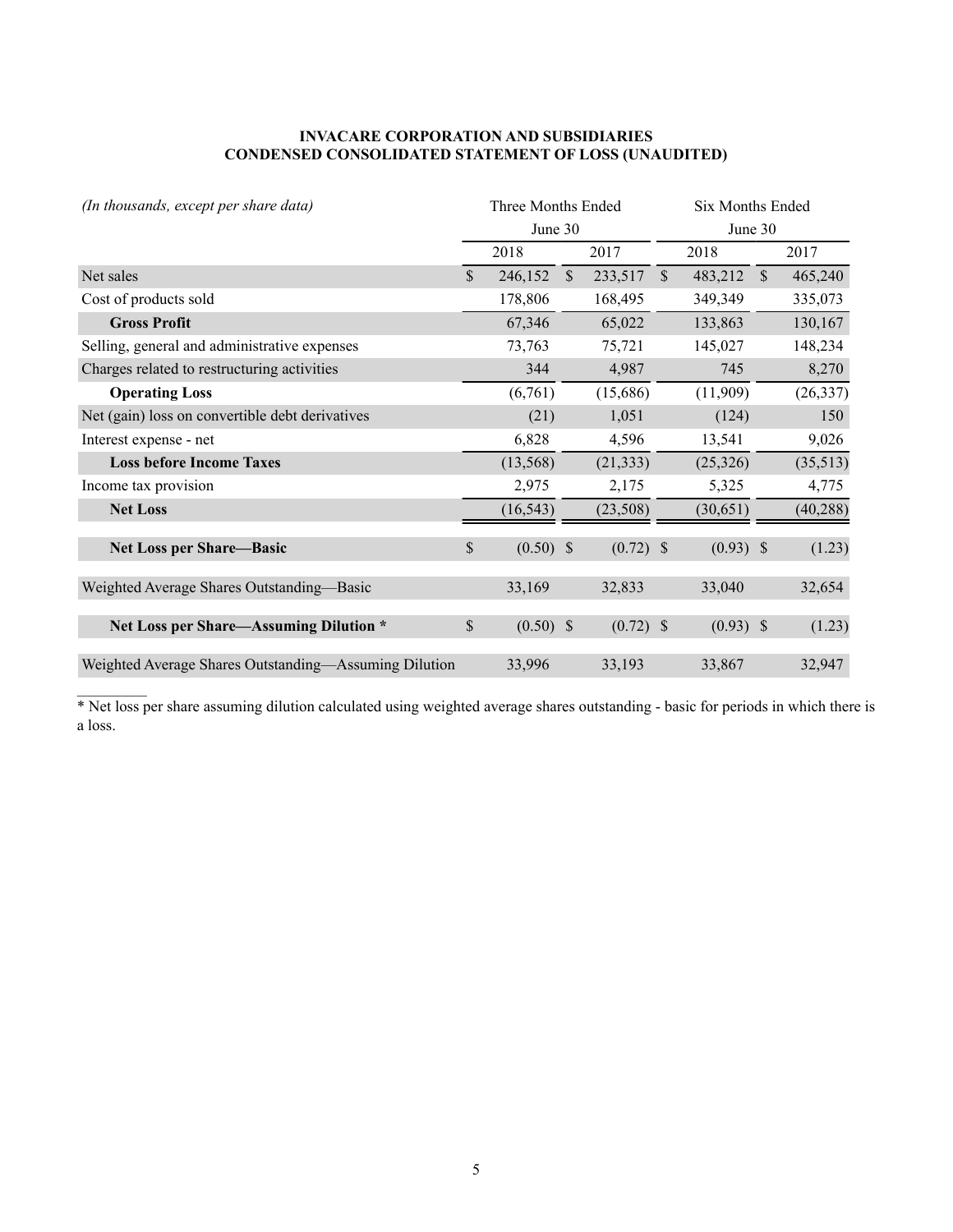#### **INVACARE CORPORATION AND SUBSIDIARIES RECONCILIATION OF NET LOSS PER SHARE TO ADJUSTED NET LOSS PER SHARE(c)**

| (In thousands, except per share data)                            |      | Three Months Ended |    |             | Six Months Ended |             |              |           |  |
|------------------------------------------------------------------|------|--------------------|----|-------------|------------------|-------------|--------------|-----------|--|
|                                                                  |      | June $30$          |    |             | June 30          |             |              |           |  |
|                                                                  | 2018 |                    |    | 2017        |                  | 2018        | 2017         |           |  |
| Net loss per share - assuming dilution*                          | \$.  | $(0.50)$ \$        |    | $(0.72)$ \$ |                  | $(0.93)$ \$ |              | (1.23)    |  |
| Weighted average shares outstanding-assuming dilution            |      | 33,169             |    | 32,833      |                  | 33,040      |              | 32,654    |  |
| Net loss                                                         |      | (16, 543)          |    | (23,508)    |                  | (30,651)    |              | (40, 288) |  |
| Income tax provision                                             |      | 2,975              |    | 2,175       |                  | 5,325       |              | 4,775     |  |
| <b>Loss before Income Taxes</b>                                  |      | (13, 568)          |    | (21, 333)   |                  | (25,326)    |              | (35,513)  |  |
| Amortization of discount on convertible debt                     |      | 2,864              |    | 1,702       |                  | 5,650       |              | 3,451     |  |
| Net (gain) loss on convertible debt derivatives                  |      | (21)               |    | 1,051       |                  | (124)       |              | 150       |  |
| <b>Adjusted Loss before Income Taxes</b>                         |      | (10, 725)          |    | (18,580)    |                  | (19,800)    |              | (31, 912) |  |
| <b>Adjusted Income Taxes</b>                                     |      | 2,975              |    | 2,175       |                  | 5,325       |              | 4,255     |  |
| <b>Adjusted Net Loss</b> <sup>(g)</sup>                          |      | (13,700)           |    | (20, 755)   |                  | (25, 125)   |              | (36, 167) |  |
|                                                                  |      |                    |    |             |                  |             |              |           |  |
| Weighted Average Shares Outstanding - Assuming Dilution          |      | 33,169             |    | 32,833      |                  | 33,040      |              | 32,654    |  |
| Adjusted Net Loss per Share - Assuming Dilution <sup>(c)</sup> * | S    | (0.41)             | -S | (0.63)      | <sup>S</sup>     | (0.76)      | <sup>S</sup> | (1.11)    |  |

*Adjusted net loss per share (Adjusted EPS) and adjusted net loss are non-GAAP financial measures, which are defined at the end of this release.* 

\*Net loss per share assuming dilution and adjusted net loss per share<sup>(c)</sup> assuming dilution calculated using weighted average shares outstanding - basic for periods in which there is a loss.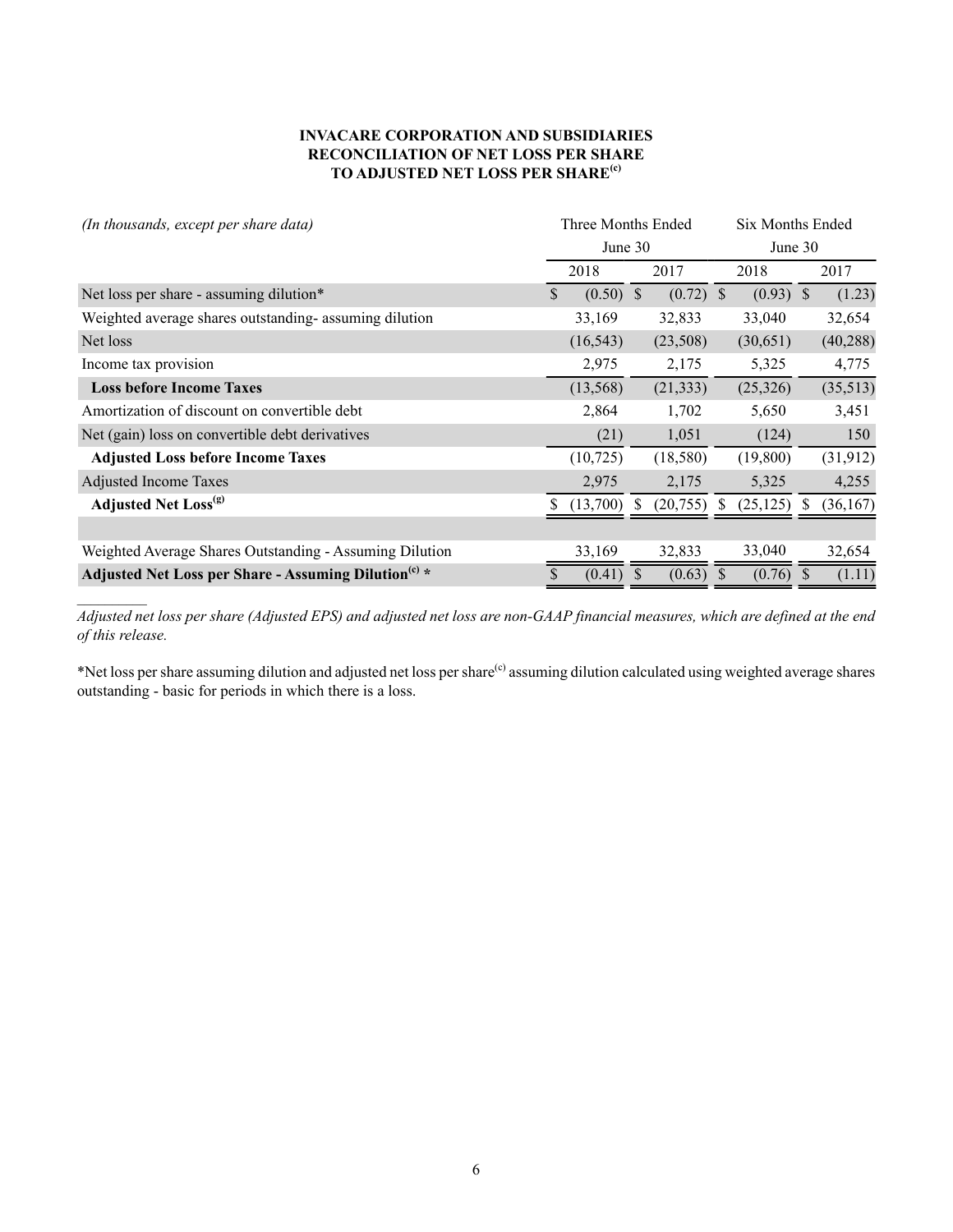#### **INVACARE CORPORATION AND SUBSIDIARIES RECONCILIATION OF NET LOSS TO EBITDA(e)**

|                                                 |   | Three Months Ended |      |           | Six Months Ended |          |      |           |  |
|-------------------------------------------------|---|--------------------|------|-----------|------------------|----------|------|-----------|--|
| (In thousands)                                  |   | June $30$          |      |           | June $30$        |          |      |           |  |
|                                                 |   | 2018               | 2017 |           | 2018             |          | 2017 |           |  |
| Net Loss                                        | S | (16, 543)          | S    | (23,508)  | S                | (30,651) | S    | (40, 288) |  |
| Income tax provision                            |   | 2,975              |      | 2,175     |                  | 5,325    |      | 4,775     |  |
| Interest expense - net                          |   | 6,828              |      | 4,596     |                  | 13,541   |      | 9,026     |  |
| Net (gain) loss on convertible debt derivatives |   | (21)               |      | 1,051     |                  | (124)    |      | 150       |  |
| <b>Operating Loss</b>                           |   | (6,761)            |      | (15,686)  |                  | (11,909) |      | (26, 337) |  |
| Depreciation and amortization                   |   | 3,589              |      | 3,719     |                  | 7,700    |      | 7,312     |  |
| EBITDA <sup>(e)</sup>                           |   | (3,172)            |      | (11, 967) |                  | (4,209)  |      | (19, 025) |  |

*"EBITDA" is a non-GAAPfinancial measure, which is defined at the end of this release. EBITDAincludes stock-based compensation expense of \$1.2 million and \$2.9 million for the three and six months ended June 30, 2018, respectively, compared to \$3.8 million and \$4.6 million for the three and six months ended June 30, 2017, respectively.*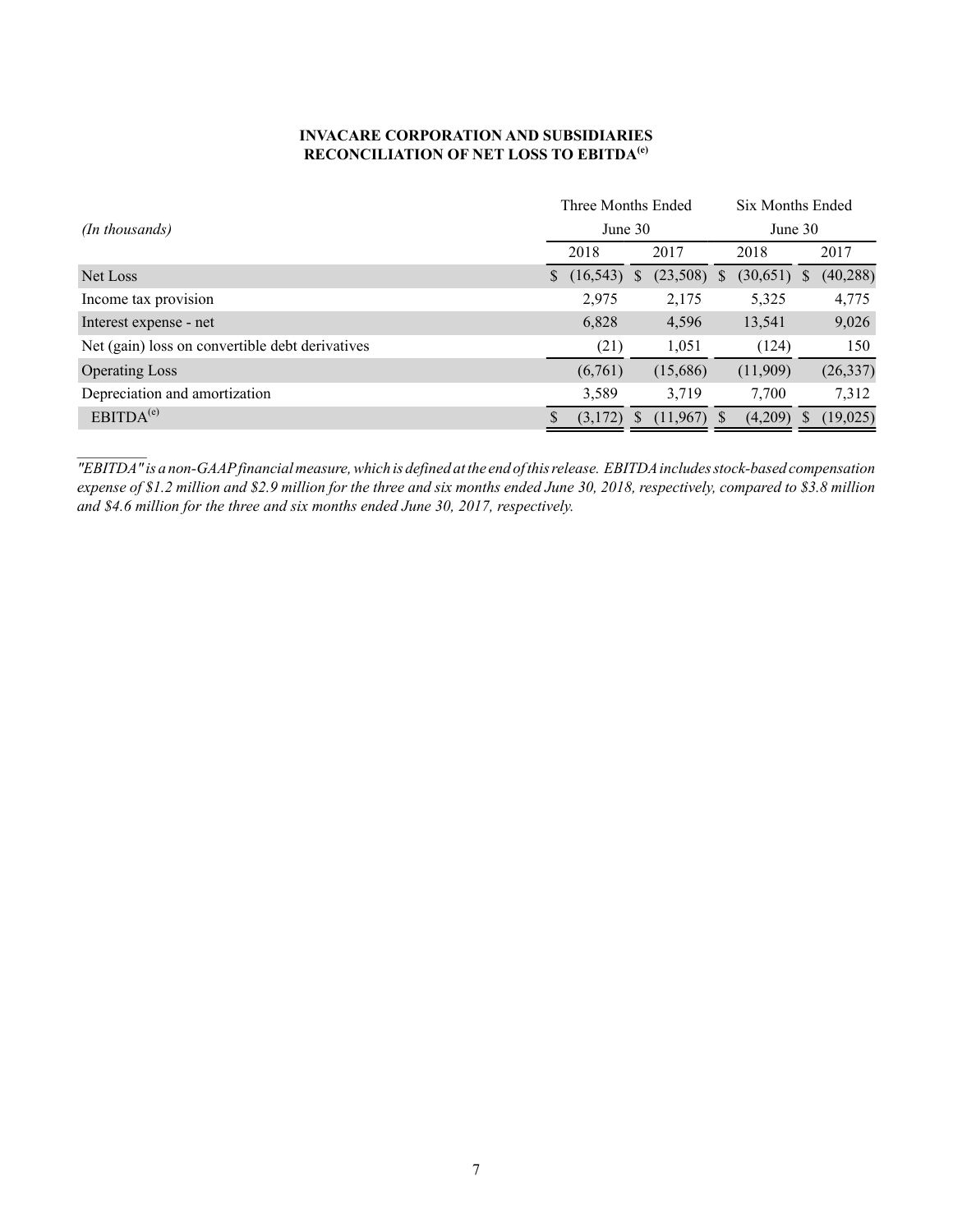#### **INVACARE CORPORATION AND SUBSIDIARIES BUSINESS SEGMENTS (UNAUDITED)**

The company operates in four primary business segments: North America/Home Medical Equipment (NA/HME), Institutional Products Group (IPG), Europe and Asia/Pacific. The four reportable segments represent operating groups, which offer products to different geographic regions. Intersegment revenue for reportable segments was \$34,164,000 and \$67,273,000 for the three and six months ended June 30, 2018, respectively, compared to \$29,659,000 and \$60,057,000 for the three and six months ended June 30, 2017, respectively. The accounting principles applied at the operating segment level are generally the same as those applied at the consolidated financial statement level. Intersegment sales are eliminated in consolidation.

The information by segment is as follows:

 $\mathcal{L}_\text{max}$ 

|                                                 | Three Months Ended |             | Six Months Ended      |                        |              |                         |  |  |  |  |
|-------------------------------------------------|--------------------|-------------|-----------------------|------------------------|--------------|-------------------------|--|--|--|--|
| (In thousands)                                  | June 30            |             |                       |                        | June 30      |                         |  |  |  |  |
|                                                 | 2018               | 2017        | Change                | 2018                   | 2017         | Change                  |  |  |  |  |
| Revenues from external customers                |                    |             |                       |                        |              |                         |  |  |  |  |
| Europe                                          | \$138,896          | \$128,485   | \$10,411              | \$270,210              | \$247,993    | \$22,217                |  |  |  |  |
| NA/HME                                          | 79,867             | 77,689      | 2,178                 | 159,649                | 161,951      | (2,302)                 |  |  |  |  |
| <b>IPG</b>                                      | 13,704             | 15,320      | (1,616)               | 28,591                 | 31,693       | (3,102)                 |  |  |  |  |
| Asia/Pacific                                    | 13,685             | 12,023      | 1,662                 | 24,762                 | 23,603       | 1,159                   |  |  |  |  |
| Consolidated                                    | \$246,152          | \$233,517   | \$12,635              | \$483,212              | \$465,240    | \$17,972                |  |  |  |  |
|                                                 |                    |             |                       |                        |              |                         |  |  |  |  |
| Operating income (loss)                         |                    |             |                       |                        |              |                         |  |  |  |  |
| Europe                                          | \$<br>5,171        | 7,077<br>\$ | (1,906)<br>\$         | $\mathbb{S}$<br>11,765 | 12,177<br>\$ | (412)<br><sup>\$</sup>  |  |  |  |  |
| NA/HME                                          | (8,420)            | (12,395)    | 3,975                 | (16, 558)              | (21, 821)    | 5,263                   |  |  |  |  |
| <b>IPG</b>                                      | 1,163              | 1,472       | (309)                 | 2,761                  | 3,370        | (609)                   |  |  |  |  |
| Asia/Pacific                                    | 1,570              | (118)       | 1,688                 | 2,542                  | (548)        | 3,090                   |  |  |  |  |
| All Other                                       | (5,901)            | (6,735)     | 834                   | (11,674)               | (11,245)     | (429)                   |  |  |  |  |
| Charge related to restructuring activities      | (344)              | (4,987)     | 4,643                 | (745)                  | (8,270)      | 7,525                   |  |  |  |  |
| Consolidated operating loss                     | (6,761)            | (15,686)    | 8,925                 | (11,909)               | (26, 337)    | 14,428                  |  |  |  |  |
| Net gain (loss) on convertible debt derivatives | 21                 | (1,051)     | 1,072                 | 124                    | (150)        | 274                     |  |  |  |  |
| Net Interest expense                            | (6,828)            | (4,596)     | (2,232)               | (13, 541)              | (9,026)      | (4,515)                 |  |  |  |  |
| Loss before income taxes                        | \$(13,568)         | \$(21,333)  | 7,765<br><sup>S</sup> | (25,326)               | \$ (35,513)  | 10,187<br><sup>\$</sup> |  |  |  |  |

"All Other" consists of unallocated corporate selling, general and administrative expenses and intercompany profits, which do not meet the quantitative criteria for determining reportable segments.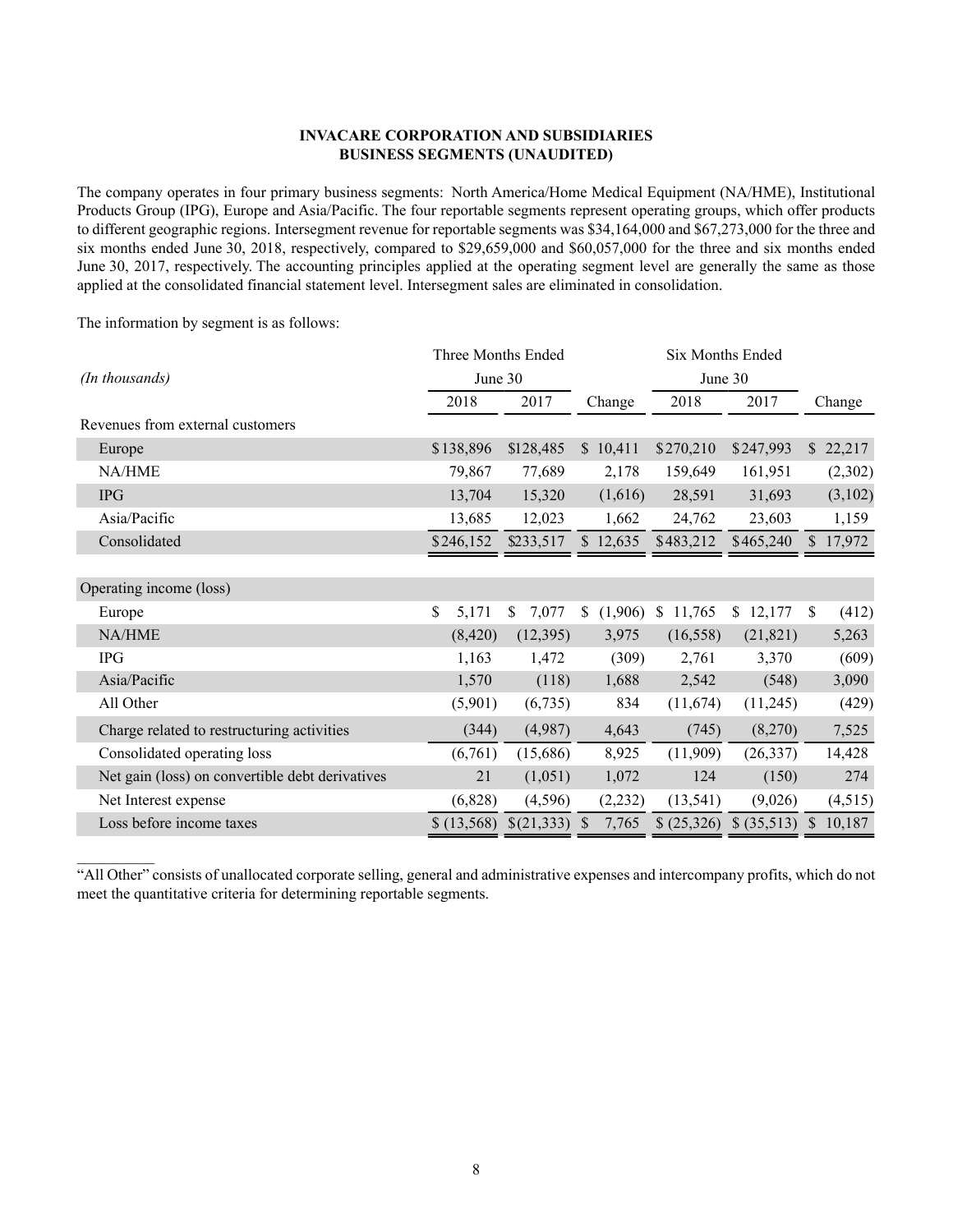#### **INVACARE CORPORATION AND SUBSIDIARIES BUSINESS SEGMENT NET SALES (UNAUDITED)**

The following table provide net sales change as reported and as adjusted to exclude the impact of foreign exchange translation (constant currency net sales<sup>(a)</sup>). The current year constant currency net sales are translated using the prior year's foreign exchange rates. These amounts are then compared to the prior year's sales to calculate the constant currency net sales change.

#### **Three months ended June 30, 2018 compared to June 30, 2017:**

|              | Reported | Foreign Exchange<br>Translation Impact | <b>Constant Currency</b> |
|--------------|----------|----------------------------------------|--------------------------|
| Europe       | $8.1\%$  | $10.4\%$                               | $(2.3)\%$                |
| NA/HME       | 2.8      | 0.5                                    | 2.3                      |
| <b>IPG</b>   | (10.6)   | 0.2                                    | (10.8)                   |
| Asia/Pacific | 13.8     | 0.7                                    | 13.1                     |
| Consolidated | 5.4      | 5.9                                    | (0.5)                    |

#### **Six months ended June 30, 2018 compared to June 30, 2017:**

|              | Reported | Foreign Exchange<br><b>Translation Impact</b> | <b>Constant Currency</b> |
|--------------|----------|-----------------------------------------------|--------------------------|
| Europe       | $9.0\%$  | $11.4\%$                                      | $(2.4)\%$                |
| NA/HME       | (1.4)    | 0.4                                           | (1.8)                    |
| <b>IPG</b>   | (9.8)    | 0.2                                           | (10.0)                   |
| Asia/Pacific | 4.9      | 1.9                                           | 3.0                      |
| Consolidated | 3.9      | 6.4                                           | (2.5)                    |

#### **INVACARE CORPORATION AND SUBSIDIARIES BUSINESS SEGMENT SEQUENTIAL NET SALES (UNAUDITED)**

The following tables provide net sales at reported rates for the quarters ended June 30, 2018 and March 31, 2018, respectively, and net sales for the quarter ended June 30, 2018 as translated at the foreign exchange rates for the quarter ended March 31, 2018 with each then compared to each other (constant currency sequential net sales<sup>(b)</sup>). The company began this disclosure in 2Q17 to illustrate the effect of its transformation on its segments and continues to do so while the transformation continues.

|              | 2018 at<br><b>Reported</b><br>Foreign<br>Exchange<br>Rates |         |     | Foreign<br>Exchange<br>Translation<br>Impact |               | 2018 at<br>1Q18 Foreign<br>Exchange<br>Rates | 1018 at 1018<br>Foreign<br>Exchange<br>Rates |         |              | <b>Sequential</b><br>Growth \$ | Sequential<br>Growth % |
|--------------|------------------------------------------------------------|---------|-----|----------------------------------------------|---------------|----------------------------------------------|----------------------------------------------|---------|--------------|--------------------------------|------------------------|
| Europe       | S                                                          | 138,896 | -\$ | 197                                          | <sup>S</sup>  | 139,093                                      | <sup>S</sup>                                 | 131,251 | <sup>S</sup> | 7,842                          | 6.0%                   |
| NA/HME       |                                                            | 79,867  |     | 186                                          |               | 80,053                                       |                                              | 79,794  |              | 259                            | 0.3                    |
| <b>IPG</b>   |                                                            | 13,704  |     | 15                                           |               | 13,719                                       |                                              | 14,887  |              | (1,168)                        | (7.8)                  |
| Asia Pacific |                                                            | 13,685  |     | 443                                          |               | 14,128                                       |                                              | 11,066  |              | 3,062                          | 27.7                   |
| Consolidated |                                                            | 246,152 |     | 841                                          | <sup>\$</sup> | 246,993                                      | \$                                           | 236,998 | \$           | 9,995                          | 4.2%                   |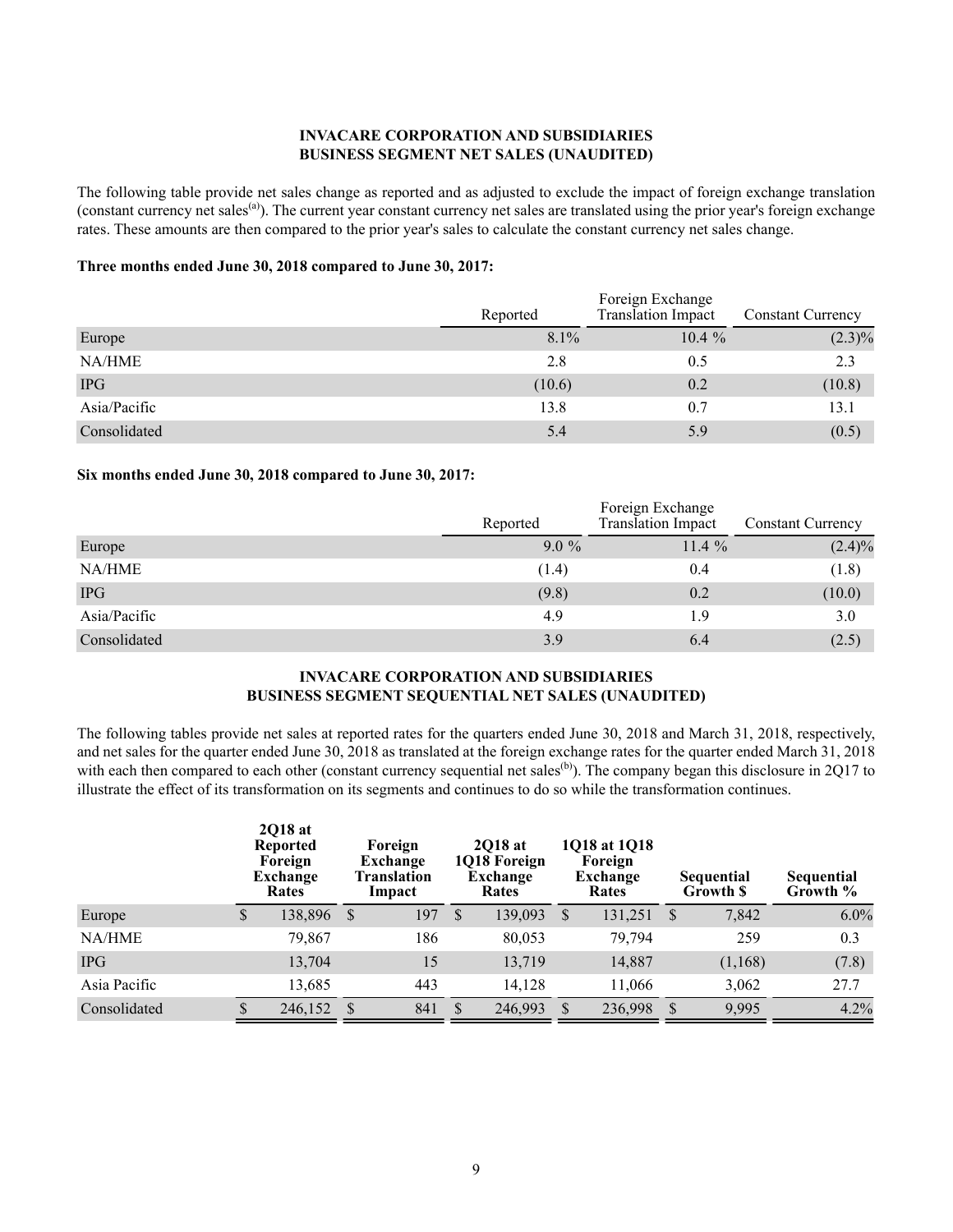# **INVACARE CORPORATION AND SUBSIDIARIES CONDENSED CONSOLIDATED BALANCE SHEETS (UNAUDITED)**

| (In thousands)                                                  | June 30,<br>2018 |           |              | December 31,<br>2017 |
|-----------------------------------------------------------------|------------------|-----------|--------------|----------------------|
| <b>Assets</b>                                                   |                  |           |              |                      |
| <b>Current Assets</b>                                           |                  |           |              |                      |
| Cash and cash equivalents                                       | \$               | 122,398   | \$           | 176,528              |
| Trade receivables, net                                          |                  | 124,099   |              | 125,615              |
| Installment receivables, net                                    |                  | 1,266     |              | 1,334                |
| Inventories, net                                                |                  | 136,606   |              | 121,933              |
| Other current assets                                            |                  | 32,841    |              | 31,504               |
| <b>Total Current Assets</b>                                     |                  | 417,210   |              | 456,914              |
| <b>Other Assets</b>                                             |                  | 113,139   |              | 97,576               |
| <b>Intangibles</b>                                              |                  | 28,820    |              | 30,244               |
| <b>Property and Equipment, net</b>                              |                  | 76,690    |              | 80,016               |
| Goodwill                                                        |                  | 394,051   |              | 401,283              |
| <b>Total Assets</b>                                             | \$               | 1,029,910 | $\mathbb{S}$ | 1,066,033            |
| <b>Liabilities and Shareholders' Equity</b>                     |                  |           |              |                      |
| <b>Current Liabilities</b>                                      |                  |           |              |                      |
| Accounts payable                                                | \$               | 92,678    | \$           | 90,566               |
| Accrued expenses                                                |                  | 101,492   |              | 118,697              |
| Current taxes payable                                           |                  | 2,914     |              | 6,761                |
| Short-term debt and current maturities of long-term obligations |                  | 1,676     |              | 2,040                |
| <b>Total Current Liabilities</b>                                |                  | 198,760   |              | 218,064              |
| <b>Long-Term Debt</b>                                           |                  | 247,326   |              | 241,405              |
| <b>Other Long-Term Obligations</b>                              |                  | 198,644   |              | 183,270              |
| <b>Shareholders' Equity</b>                                     |                  | 385,180   |              | 423,294              |
| <b>Total Liabilities and Shareholders' Equity</b>               | \$               | 1,029,910 | \$           | 1,066,033            |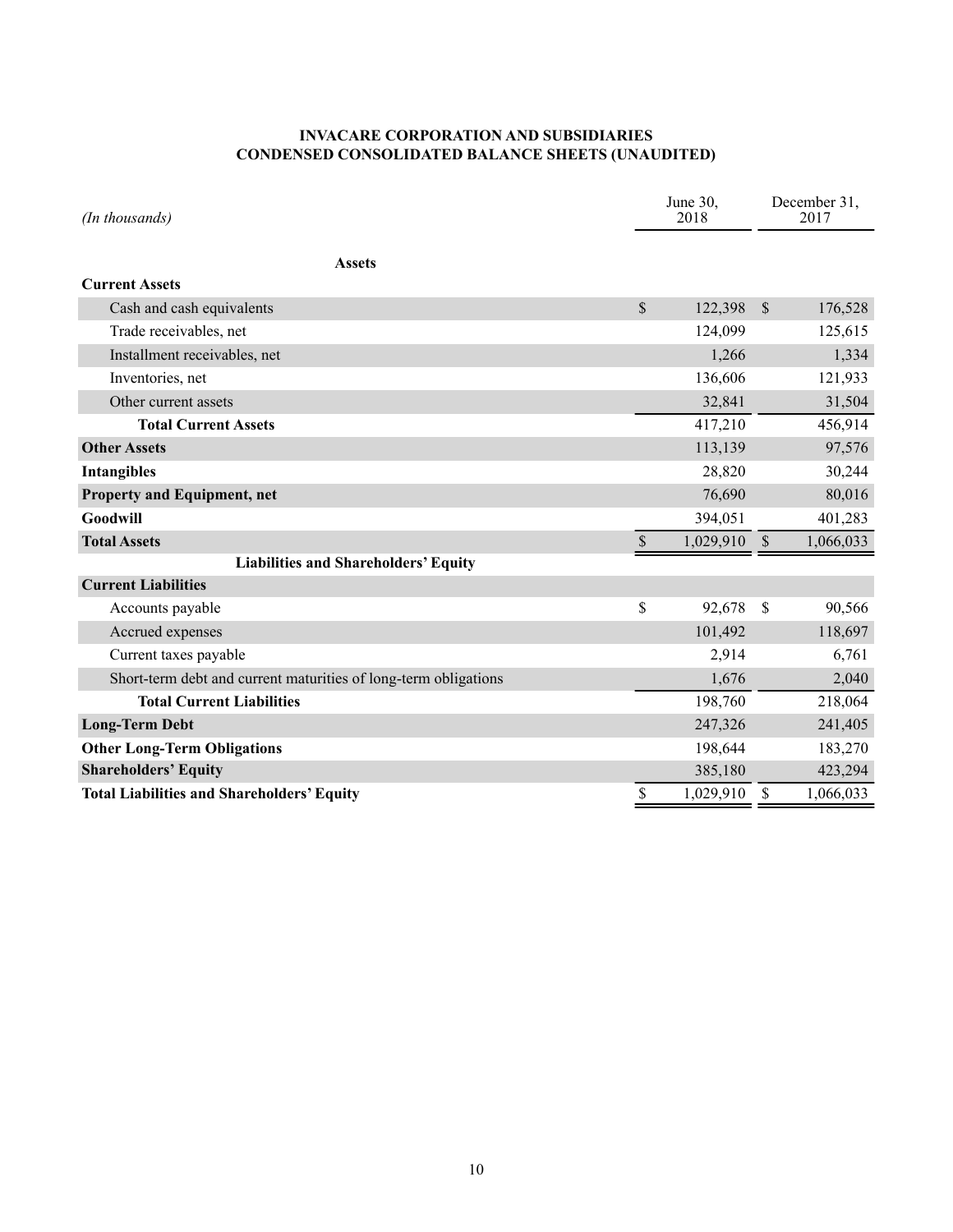#### **INVACARE CORPORATION AND SUBSIDIARIES RECONCILIATION FROM NET CASH USED BY OPERATING ACTIVITIES TO FREE CASH FLOW(d)**

|                                       |   | Three Months Ended | Six Months Ended |            |               |               |  |           |
|---------------------------------------|---|--------------------|------------------|------------|---------------|---------------|--|-----------|
| (In thousands)                        |   | June $30$          |                  | June $301$ |               |               |  |           |
|                                       |   | 2018               |                  | 2017       |               | 2018          |  | 2017      |
| Net cash used by operating activities | S | (22, 447)          |                  | (20, 138)  | <sup>\$</sup> | $(47,098)$ \$ |  | (50, 468) |
| Plus:                                 |   |                    |                  |            |               |               |  |           |
| Sales of property and equipment       |   | 27                 |                  | 180        |               | 37            |  | 190       |
| Less:                                 |   |                    |                  |            |               |               |  |           |
| Purchases of property and equipment   |   | (2,162)            |                  | (2,470)    |               | (4,227)       |  | (5,504)   |
| Free Cash $Flow(d)$                   |   | (24, 582)          |                  | (22, 428)  |               | (51, 288)     |  | (55, 782) |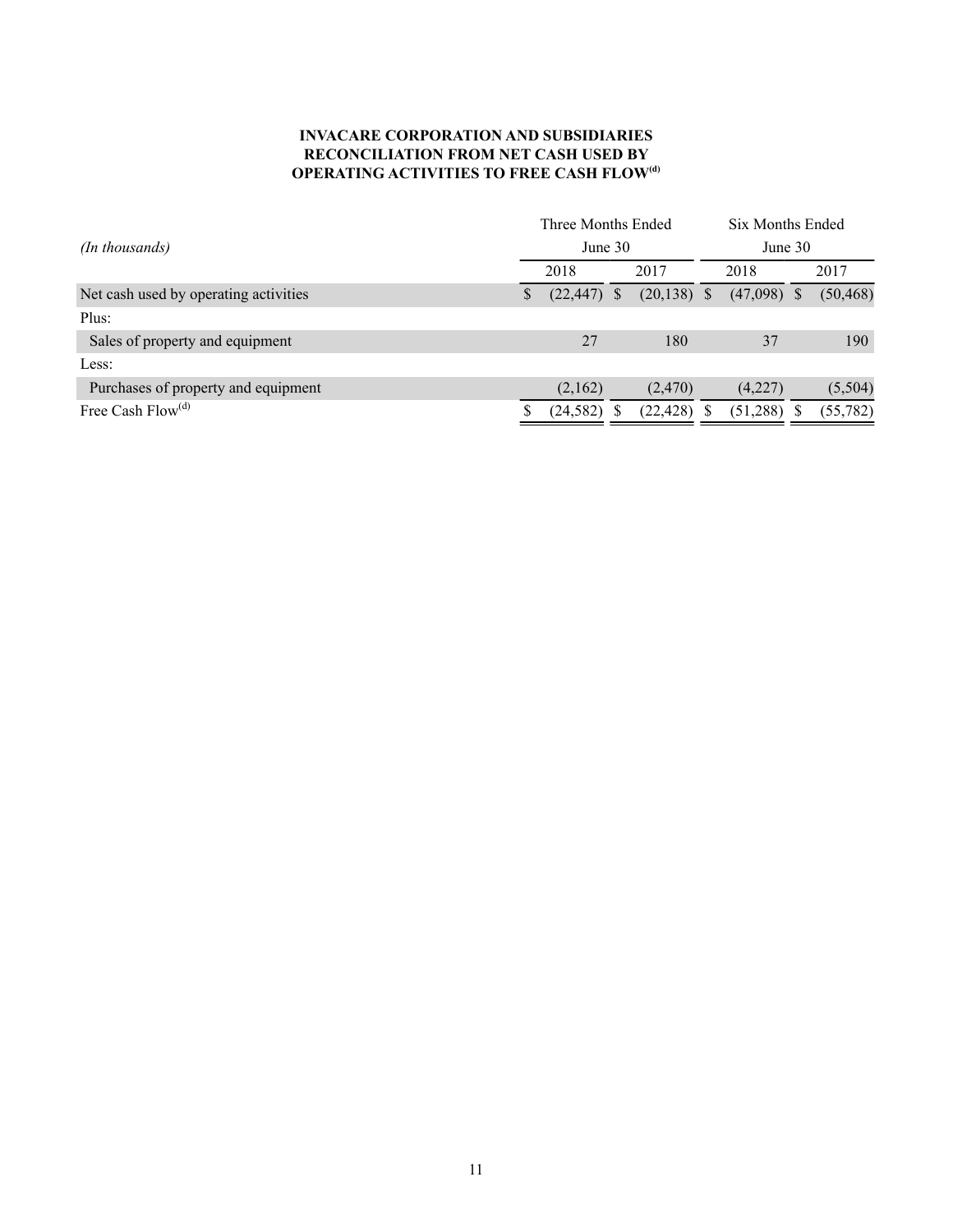# **Definitions of Non-GAAP Financial Measures**

<sup>(a)</sup> As used throughout this document, "constant currency net sales" is a non-GAAP financial measure, which is defined as net sales excluding the impact of foreign currency translation. The current year's functional constant currency net sales are translated using the prior year's foreign exchange rates. These amounts are then compared to the prior year's sales to calculate the constant currency net sales change. A table accompanying this release compares net sales as reported and net sales excluding the effects of foreign exchange translation by segment and for the consolidated company for the three and six months ended June 30, 2018 and June 30, 2017, respectively. The company believes that this financial measure provides meaningful information for evaluating the core operating performance of the company. This financial measure is reconciled to the related GAAPfinancial measures in the "Business Segment Net Sales" table included in this press release.

<sup>(b)</sup> As used throughout this document, "constant currency sequential net sales" is a non-GAAP financial measure in which a given quarter's net sales are compared to the most recent prior quarter's net sales with each quarter's net sales translated at the foreign exchange rates for the quarter ended March 31, 2018. A table accompanying this release compares net sales for the three months ended June 30, 2018 and March 31, 2018 to each other with both periods translated at the foreign exchange rates for the three months ended March 31, 2018. The company believes that this financial measure provides meaningful information for evaluating the core operating performance of the company. This financial measure is reconciled to the related GAAP financial measures in the "Business Segment Sequential Net Sales" table included in this press release.

 $^{(c)}$  As used throughout this document, "adjusted net loss per share" ("Adjusted EPS") is a non-GAAP financial measure, which is defined as adjusted net loss<sup>(g)</sup> divided by weighted average shares outstanding, assuming dilution. It should be noted that the company's definition of Adjusted EPS may not be comparable to similar measures disclosed by other companies because not all companies and analysts calculate Adjusted EPS in the same manner. The company believes that its exclusion adjustments are generally recognized by the industry in which it operates as relevant in computing Adjusted EPS as a supplementary non-GAAP financial measure used by financial analysts and others in the company's industry to meaningfully evaluate operating performance. This financial measure is reconciled to the related GAAPfinancial measure in the "Reconciliation of Net Loss Per Share to Adjusted Net Loss per Share" table located after the Condensed Consolidated Statement of Operations included in this press release.

(d) As used throughout this document, "free cash flow" is a non-GAAP financial measure, which is defined as net cash used by operating activities less purchases of property and equipment plus proceeds from sales of property and equipment. Management believes that this financial measure provides meaningful information for evaluating the overall financial performance of the company and its ability to repay debt or make future investments. This financial measure is reconciled to the related GAAPfinancial measure in the "Reconciliation from Net Cash Used by Operating Activities to Free Cash Flow" table located after the Condensed Consolidated Balance Sheets included in this press release.

(e) As used throughout this document, "Earnings Before Interest Taxes Depreciation and Amortization" ("EBITDA") is a non-GAAP financial measure, which is defined as net loss plus: income taxes, interest expense-net, net gain or loss on convertible debt derivatives and depreciation and amortization. The company believes that this financial measure provides meaningful information which is used by financial analysts and others in the company's industry to evaluate the performance of the company. This financial measure is reconciled to the related GAAP financial measure in the "Reconciliation of Net Loss to EBITDA" table included in this press release.

 $<sup>(f)</sup>$  "Constant Currency SG&A" is a non-GAAP financial measure, which is defined as SG&A expense excluding the impact of</sup> foreign currency translation. The current period's functional constant currency SG&A expenses are translated using the prior year's foreign exchange rates. These amounts are then compared to the prior year's SG&A expenses to calculate the constant currency SG&A expenses change.

(g) As used throughout this document, "adjusted net loss" is a non-GAAP financial measure, which is defined as adjusted net loss before income taxes net of adjusted income taxes. Adjusted net loss before income taxes is computed as the net loss excluding the amortization of convertible debt discounts recorded in interest expense (\$2.9 million and \$5.7 million pre-tax for the three and six months ended June 30, 2018, respectively, compared to \$1.7 million and \$3.5 million for the three and six months ended June 30, 2017, respectively), and net gain (loss) on convertible debt derivatives (net gains of \$0.0 million and \$0.1 million for the three and six months ended June 30, 2018, respectively, compared to net losses of \$1.1 million and \$0.2 million for the three and six months ended June 30, 2017, respectively). Adjusted income taxes are computed as taxes as calculated for GAAP then adjusted for an expense or benefit at the statutory rate related to pretax adjustments related to locations without a valuation allowance, the exclusion of uncertain tax liabilities deemed not related to current operations or the exclusion of taxes related to nonrecurring sales